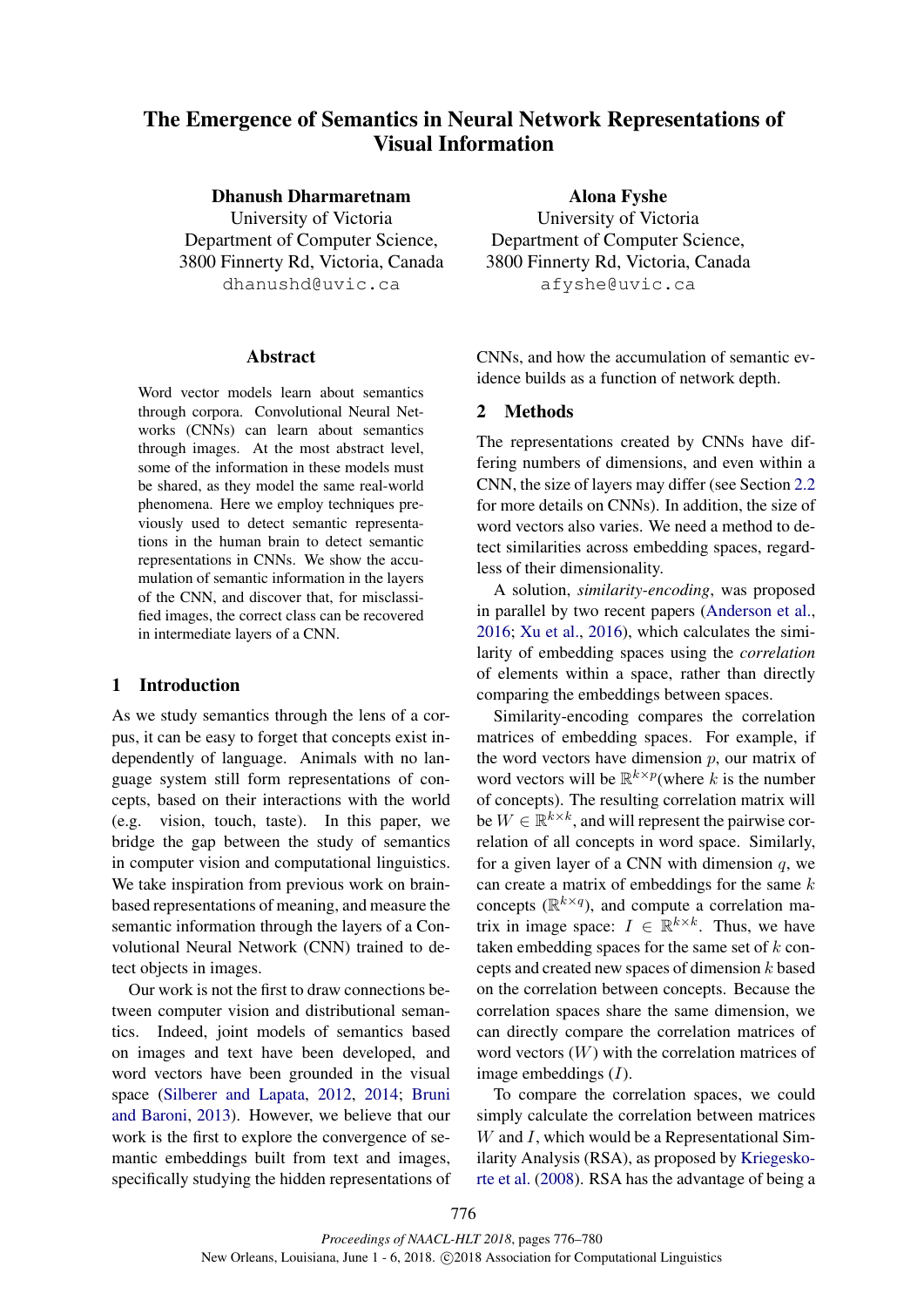fairly simple and straightforward method for comparing the representations across two embedding spaces. However, RSA has the disadvantage that it produces one aggregate number for a pair of correlation matrices, and does not show which concepts contributed most to a high or low score. We will need this added flexibility to explore misclassified images in Section 3.3.

Both Anderson et al. (2016) and Xu et al. (2016) extend RSA with an additional analysis step, inspired by some of the first work searching for semantics in the brain (Mitchell et al., 2008). Anderson et al. (2016) present a pictorial overview of the procedure in Figure 2 of their paper.

In similarity-encoding, we choose two elements from the concept list  $(c_1 \text{ and } c_2)$ , and calculate the correlation of their embeddings to every other  $k-2$ concept in each embedding space (word or image). This creates a vector for each of the two held out concepts with length  $k - 2$ , and is equivalent to selecting the corresponding rows of the full correlation matrices  $W$  and  $I$ , but omitting the columns which correspond to  $c_1$  and  $c_2$ . We then compare the correlation patterns of  $c_1$  and  $c_2$  in word space (vectors  $w_{c_1}$  and  $w_{c_2}$ ) to the correlations in image space (vectors  $i_{c_1}$  and  $i_{c_2}$ ) by checking if:

$$
corr(w_{c_1}, i_{c_1}) + corr(w_{c_2}, i_{c_2}) \tag{1}
$$

(the correlation of correctly matched concepts:  $c_1$ to  $c_1$  and  $c_2$  to  $c_2$ ) is greater than:

$$
corr(w_{c_1}, i_{c_2}) + corr(w_{c_2}, i_{c_1}) \tag{2}
$$

(the correlation of incorrectly matched concepts). Xu et al. (2016) call this the 2 vs. 2 test. If the correctly matched vectors are more correlated than the incorrectly matched vectors, then the test is considered to have passed. We perform the 2 vs. 2 test for all possible pairs of concepts, 13,695 tests in total. The 2 vs. 2 accuracy is the percentage of 2 vs. 2 tests passed, and chance 2 vs. 2 accuracy is 50%. We compute significance for the 2 vs. 2 test by performing a permutation test: permuting the rows of embeddings in one space, and re-running the full similarity-encoding methodology.

### 2.1 Word Vectors

We chose four word vector models from recent work. SkipGram vectors are from a neural network trained to predict co-occurring words. We used the 300 dimensional model trained on Google news (English) (Mikolov et al., 2013). RNN is a

recurrent neural network trained to predict the next word in a sequence. It has 640 dimensions, and was trained on transcriptions of English broadcast news(Mikolov et al., 2011). Glove is a regression-based model that incorporates both local and global co-occurrence information. This 300-dimensional model was trained on the English Wikipedia and Gigaword 5 corpora combined (Pennington et al., 2014). Cross-lingual word vectors project embeddings from multiple languages into a shared space. We used the German-English model (512 dimensions), trained on WMT-2011 (Faruqui and Dyer, 2014).

#### 2.2 Convolutional Neural Networks

Convolutional Neural Networks (CNNs) can be trained to perform image classification (Goodfellow et al., 2016). In general, the input is three continuous valued matrices, representing the RGB values of an image. The network convolves the input with a set of learned filters (typically 2D). The output of the convolution is fed to another layer of the network, which performs additional operations (e.g. more convolutions, pooling). Each layer of the network produces a hidden representation that is used by subsequent layers, ending in a final classification layer.

There has been a proliferation of neural network architectures for image classification; we explore three CNNs: VGG 16, ResNet 50 and Inception V3. We chose these networks based on availability (pre-trained models are readily downloadable), for their performance on image classification tasks, and for their diversity in structural complexity. All CNNs used here were trained on ImageNet (Deng et al., 2009).

VGG 16 is one of the two deepest networks described in Simonyan and Zisserman (2014). It has a very simple linear architecture. We measured the 2 vs. 2 accuracy against all convolutional and dense layers of the network. Inception V3 (Szegedy et al., 2015), has a more complicated architecture, including Inception blocks which act as multi-resolution feature extractors, applying differently sized filters in parallel. We measured the 2 vs. 2 accuracy at the concat (mixed) layers, which appear at the end of inception blocks. ResNet 50 (He et al., 2015) uses residual modules, which use linear shortcut connections to allow earlier representations to filter up as required. Residual modules allow the networks to become very deep without the typical problems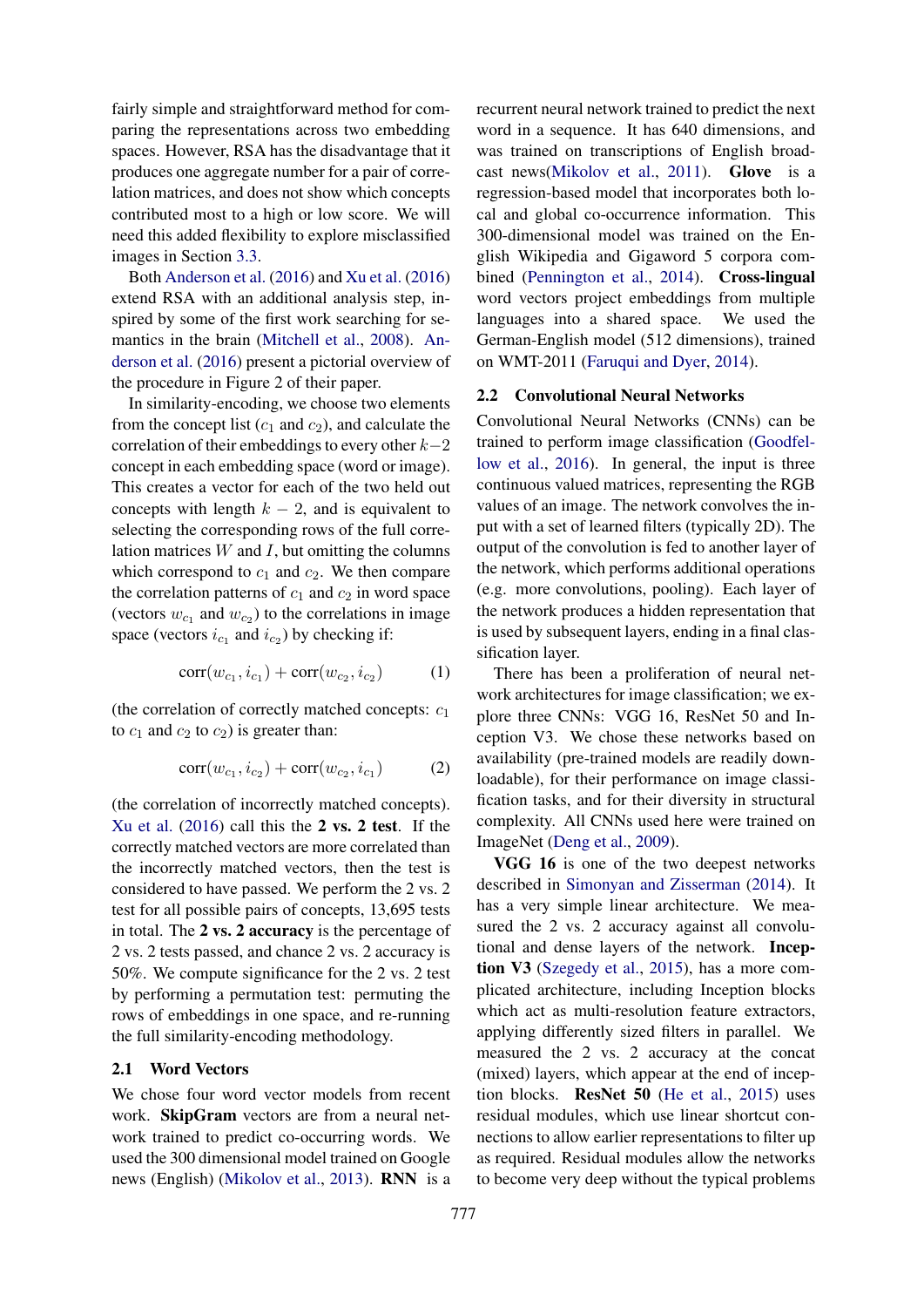in training associated with deep networks. We measured the 2 vs. 2 accuracy at the activation layers both within and at the end of residual blocks.

Illustrations of the architectures for each of these networks appear in the supplementary material (Figures 1-3), annotated to show the layers we used for our experiments. We used the Keras implementation of all networks (Chollet et al., 2015).

# 2.3 Concept Selection

Each of the CNNs described in Section 2.2 was trained on ImageNet, a collection of over a million images, each annotated for the presence of one of 1000 concepts. These concepts can be fairly highlevel single words (e.g. stove, sandwich) or extremely specific multi-word concepts (e.g. German short-haired pointer, tobacco shop). We selected all concepts for which a match was found in all four of the word vector models from Section 2.1, resulting in 166 concepts. From this set of 166 concepts, we randomly chose 5 images annotated with the given concept in the ImageNet validation set, for a total of 830 images.

We then computed each network's activation on each of the 830 images. These images are divided into 5 groups, such that each of the 166 concepts occurs exactly once per group. We ran the 2 vs. 2 test separately for each of the 5 groups, and report the average across the 5 runs to account for variability across images.

# 3 Results

#### 3.1 Word Vector Comparison

Figure 1 shows the performance of several word vector models against the layers of VGG 16. The first point represents the performance using correlation at the pixel level only, and no CNN-derived representation. The performance of SkipGram, Glove and the Cross-lingual vectors are very similar, and are within a percentage or two across all layers. The RNN model we tested did not perform as well, on average about 5% lower in the first convolutional layers, and 10% lower in the highest hidden layers. These results are similar to those seen in Xu et al. (2016) when comparing word vectors to brain activity. Because the performance is very similar for the three top performing word vectors, our analyses proceeds with SkipGram vectors only.

Note that the 2 vs. 2 accuracy improves as we move up the layers of the CNN. This is evidence that, though trained on very different data sources,

the semantic representations in CNNs and word vectors are quite similar, and the similarities grow stronger as the CNN gets closer to its final classification layer. Though the starting points are different (text vs. images) the final result of the CNN is similar to word vectors built from corpora, implying that a shared embedding space can emerge from each data source independently.

The very early layers of CNNs have been shown to represent low level features like edges, curves and other simple shapes (Mahendran and Vedaldi, 2016), so we did not expect early layers to have any significant relation to word vectors. We were surprised to find that even the very first layer of the VGG 16 gives above chance 2 vs. 2 accuracy using SkipGram vectors ( $p < 0.001$ ). Upon inspection, we found that the correlation for matched vectors (the value for Eq. 1) was just slightly larger than the correlation for mismatched vectors (the value of Eq. 2), implying that the network has only weak evidence for semantic relationships at the early layers of the CNN. Figure 4 in the supplementary material shows this effect in greater detail. Note that the first layer of VGG 16 improves upon the pixel level accuracy, implying that even simple CNN features provide useful signal.

We also noted that some macroscopic distinctions between the concepts can likely be inferred from the low level features of images alone. For example, man made objects tend to have more straight lines and natural objects are more curved. Thus, it is logical that the early layers of a CNN could distinguish between some pairs of objects using only the most basic of visual features.

#### 3.2 CNN Comparison

Figures 1-3 show 2 vs. 2 accuracy for SkipGram vectors against the layers of VGG 16, ResNet 50 and Inception V3 networks. In general, the pattern is similar: as the depth of the layers increases, so too does the 2 vs. 2 accuracy. However, there are a few interesting exceptions to this pattern. In ResNet 50 we see a drop in accuracy in several places, most notably between activation layers 16 and 17. Upon inspection of the architecture diagram, we noted that several of the early residual blocks were not improving 2 vs. 2 accuracy, and relied mostly on residual connections (see Supp. Figure 3), implying some of the depth in ResNet 50 may be unnecessary.

We see maximum 2 vs. 2 accuracy in later layers of CNNs, but not always at the last layer. Incep-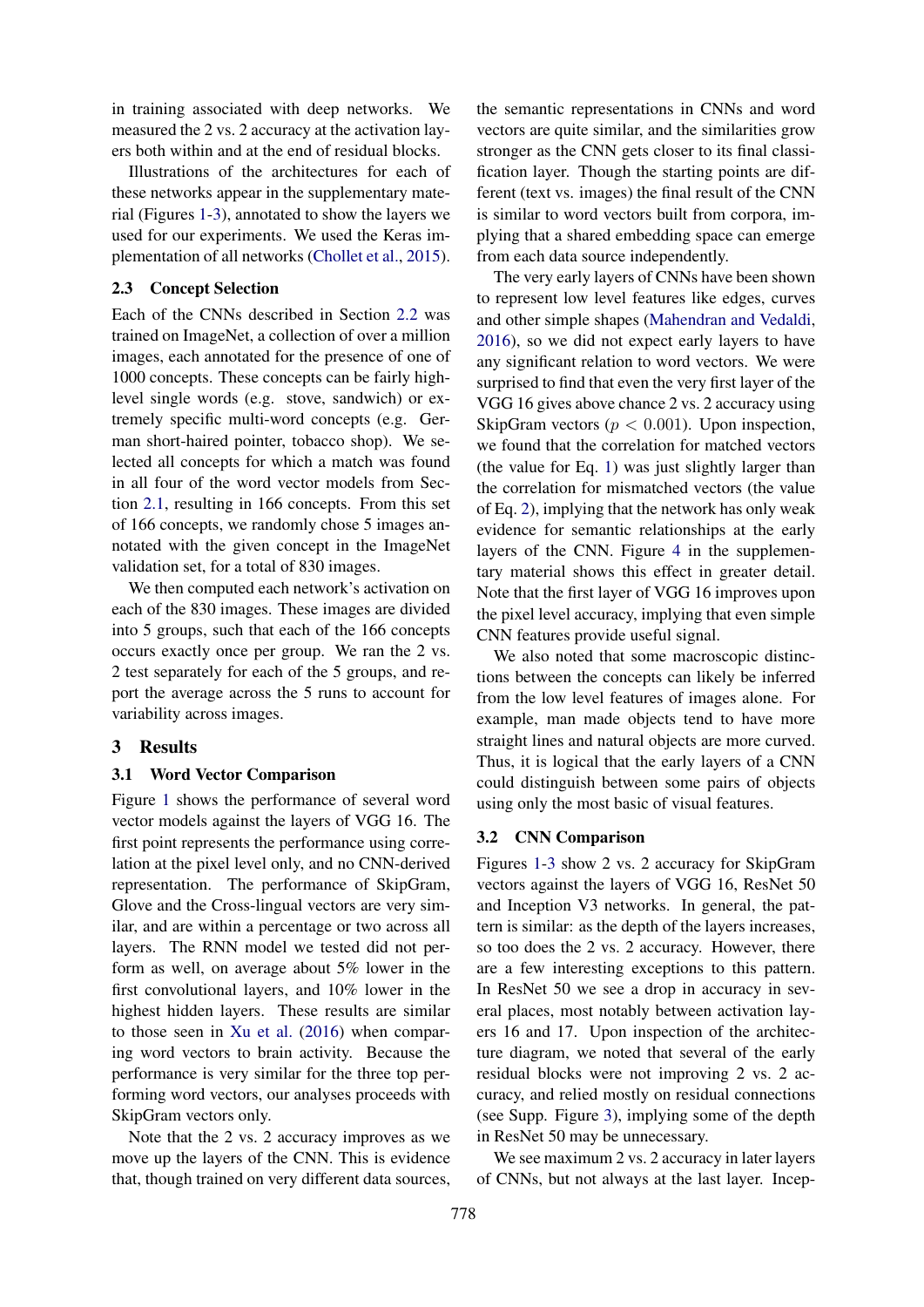

Figure 1: 2 vs. 2 accuracy for 4 word vector models and layers of VGG 16. BnCm: mth conv. layer of the nth block.



Figure 2: 2 vs. 2 accuracy for SkipGram and layers of Inception V3.



Figure 3: 2 vs. 2 accuracy for SkipGram and layers of ResNet 50.

tion V3 shows maximum accuracy of 0.90 at layer Mixed9, several layers before the final classification layer. ResNet 50 has maximum accuracy of 0.93 at the last layer, and VGG 16 peaks at the final layer with 0.94 accuracy. This implies that there may be a way to improve Inception V3 using, for example, a skip connection from the highest scoring layer to the final classification layer.

# 3.3 Misclassifications

We wondered if mistakes made in the ImageNet classification task could be detected, or even compensated for, using word vectors. Within one set of 166 images, we selected those images misclassified by VGG 16 such that they were misclassified into classes with a matching word vector (36 images). Could word vectors determine where in the network these misclassifications emerge? For this, we developed a variant of the 2 vs. 2 test: the 1 vs. 2 test. For every misclassified image, there is a true and a predicted concept class  $(c_{true}$  and  $c_{predicted}$ , guaranteed to be different, since the image was misclassified). We selected the word vectors corresponding to  $c_{true}$  and  $c_{predicted}$  and compute their correlation to all word vectors for which there was a corresponding correctly classified image. This creates vectors  $w_{true}$  and  $w_{predicted}$ which represent correlations in word space. We also compute the correlations of the hidden representations for the misclassified image to the hidden representations of the correctly classified images to create a vector  $i_{misclassified}$ . The 1 vs. 2 test is considered to have passed if  $i_{misclassified}$  is more correlated to  $w_{true}$  than to  $w_{predicted}$ . The 1 vs. 2 accuracy is the fraction of 1 vs. 2 tests passed, and chance is again 50%. The 1 vs. 2 test allows us to test if the classification mistake made at the

final layer of the CNN is present through all of the hidden layers of the CNN.

Figure 4 shows the results for this experiment using layers from VGG 16. We see that in B4C1 and B5C1, the correlation of the hidden representations are, on average, significantly closer to the correlations of the correct rather than the predicted word vector ( $p = 0.048$ ). But, during the last fully connected layer, this difference disappears, leading to the misclassification of the image. This implies that, for at least some of the misclassified images, the information required to make the correct prediction exists in the hidden representations, but the classification layer is not using it for the final prediction.



Figure 4: Results for the 1 vs. 2 test. For some layers of VGG 16, the correct class of misclassified images can be recovered (black dots).

#### 4 Conclusion and Future Work

In this paper, we used methodology originally developed to analyze brain images to study semantic representations in CNNs. Our results point to several interesting possibilities for future work. The techniques explored here could be use to combat adversarial attacks on CNNs, detect misclas